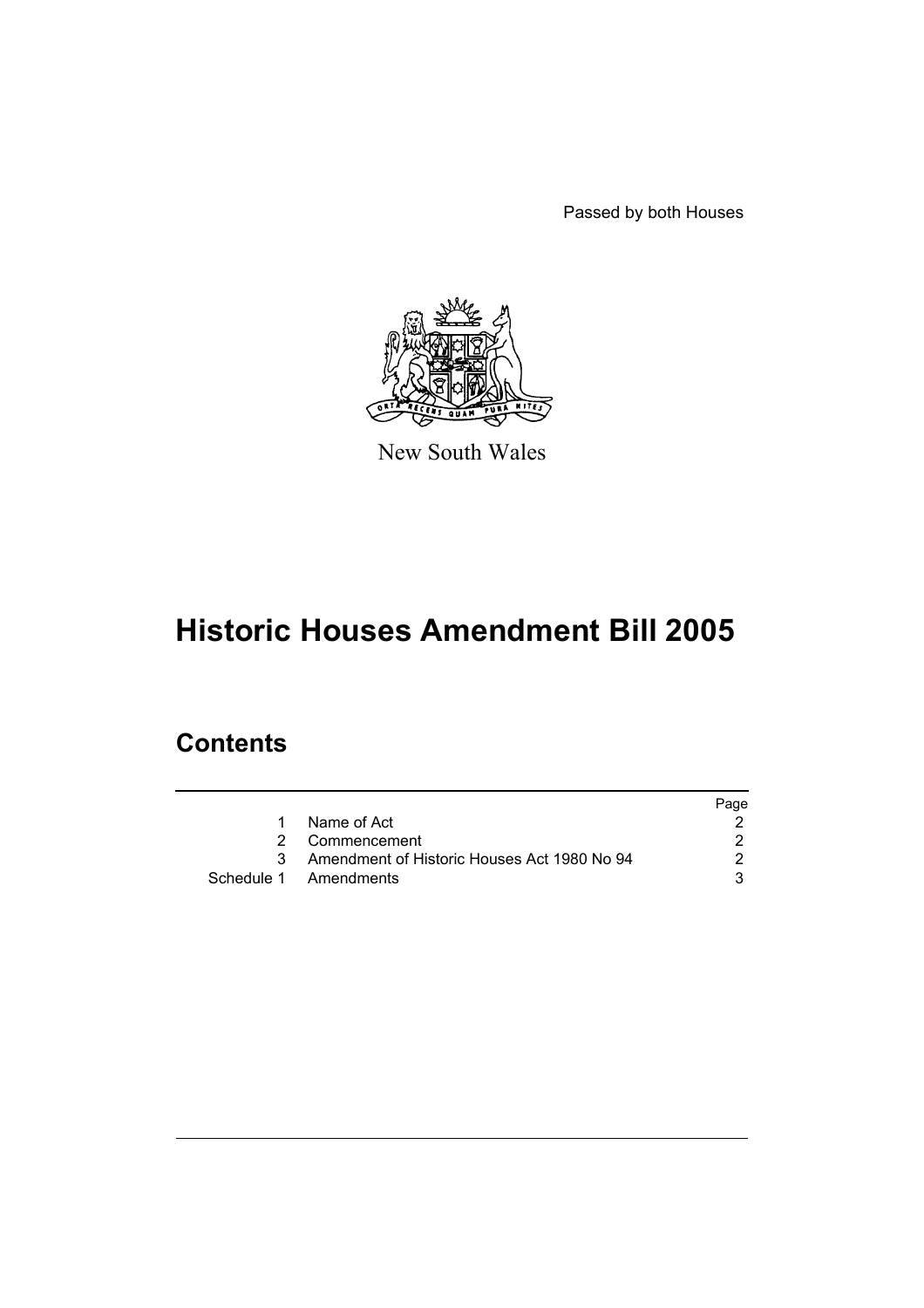*I certify that this PUBLIC BILL, which originated in the LEGISLATIVE ASSEMBLY, has finally passed the LEGISLATIVE COUNCIL and the LEGISLATIVE ASSEMBLY of NEW SOUTH WALES.*

> *Clerk of the Legislative Assembly. Legislative Assembly, Sydney, , 2005*



New South Wales

# **Historic Houses Amendment Bill 2005**

Act No , 2005

An Act to amend the *Historic Houses Act 1980* with respect to the objects and powers of the Historic Houses Trust; and for other purposes.

*I have examined this Bill, and find it to correspond in all respects with the Bill as finally passed by both Houses.*

*Chairman of Committees of the Legislative Assembly.*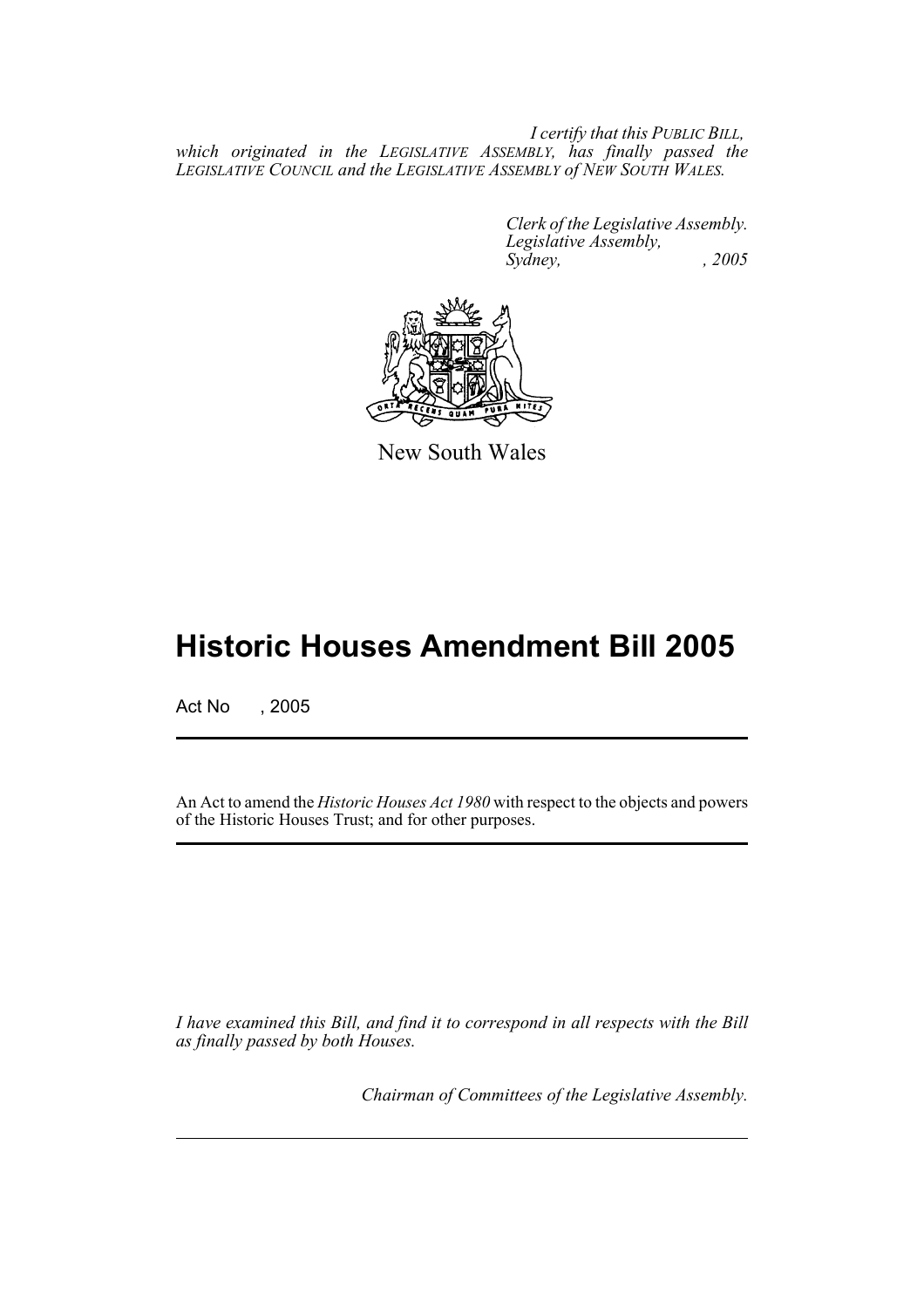## **The Legislature of New South Wales enacts:**

## **1 Name of Act**

This Act is the *Historic Houses Amendment Act 2005*.

## **2 Commencement**

This Act commences on a day or days to be appointed by proclamation.

## **3 Amendment of Historic Houses Act 1980 No 94**

The *Historic Houses Act 1980* is amended as set out in Schedule 1.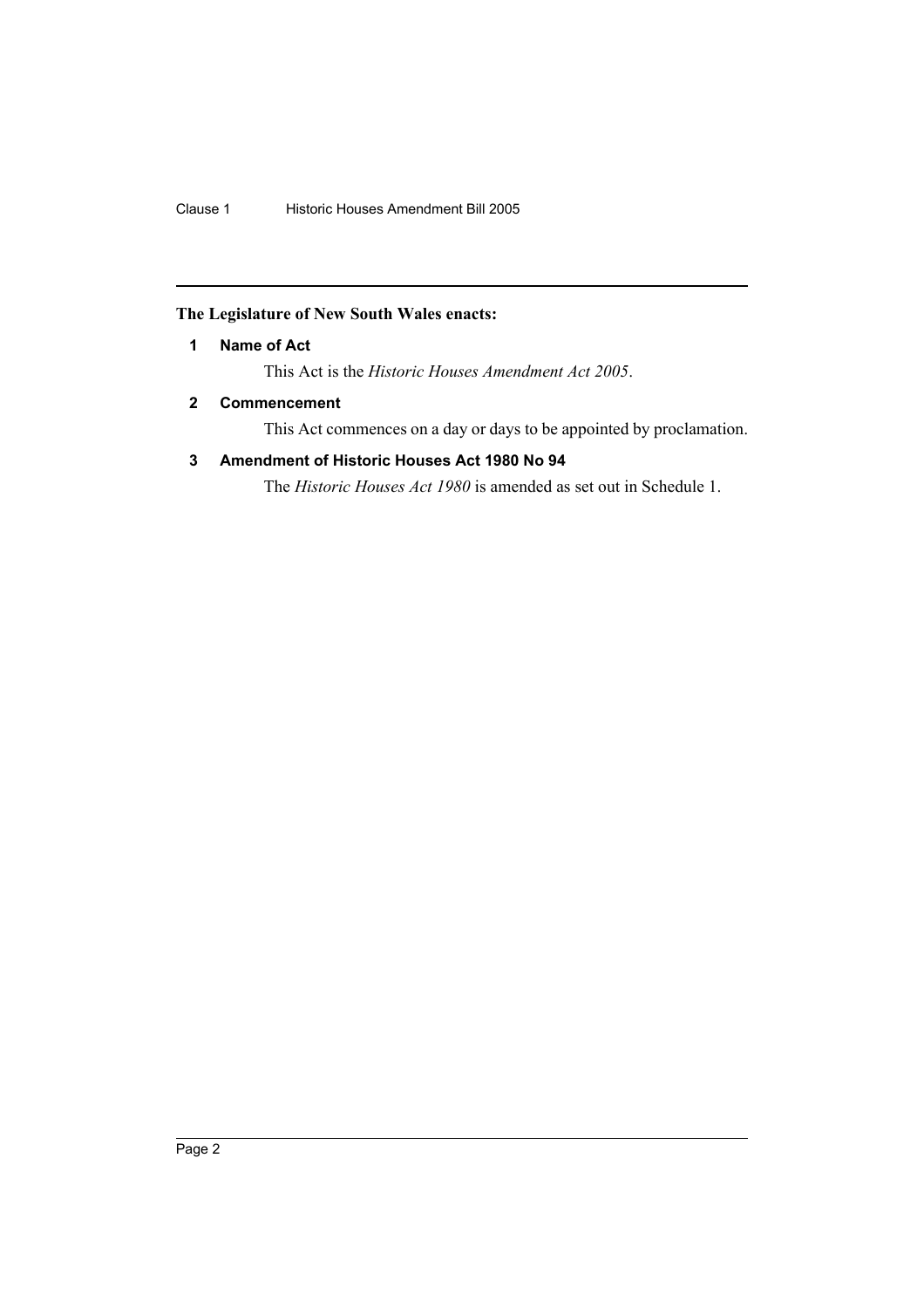Amendments **Schedule 1** and the set of the set of the set of the set of the set of the set of the set of the set of the set of the set of the set of the set of the set of the set of the set of the set of the set of the set

(Section 3)

# **Schedule 1 Amendments**

**[1] Long title**

Insert ", and other buildings and places," after "houses".

#### **[2] Section 4 Definitions and application of Act**

Omit the definition of *historic house* from section 4 (1). Insert instead:

*historic building or place* means a building, structure or site (and any of its appurtenant grounds or works):

- (a) acquired by the Trust under this Act, except for any building or land acquired under section  $\frac{8(1A)}{(a)}$ , or
- (b) vested in the Trust under section 20 or by or under the provisions of any other Act.

#### **[3] Section 4 (3)**

Insert after section 4 (2):

(3) Nothing in this Act applies to land reserved under the *National Parks and Wildlife Act 1974*.

#### **[4] Section 6 Trustees and procedure of Trust**

Omit section 6 (1). Insert instead:

(1) The Trust is to consist of 9 trustees appointed by the Governor on the nomination of the Minister. At least one trustee is to have knowledge or experience in history, and at least one trustee is to have knowledge or experience in architecture.

#### **[5] Section 7**

Omit the section. Insert instead:

#### **7 Principal objects of Trust**

The principal objects of the Trust are as follows:

- (a) to control, manage, maintain and conserve historic buildings or places, having regard to the historic, social and architectural interest and significance of those buildings and places,
- (b) to collect, manage, maintain and conserve objects and materials associated with, and of significance to, those buildings and places,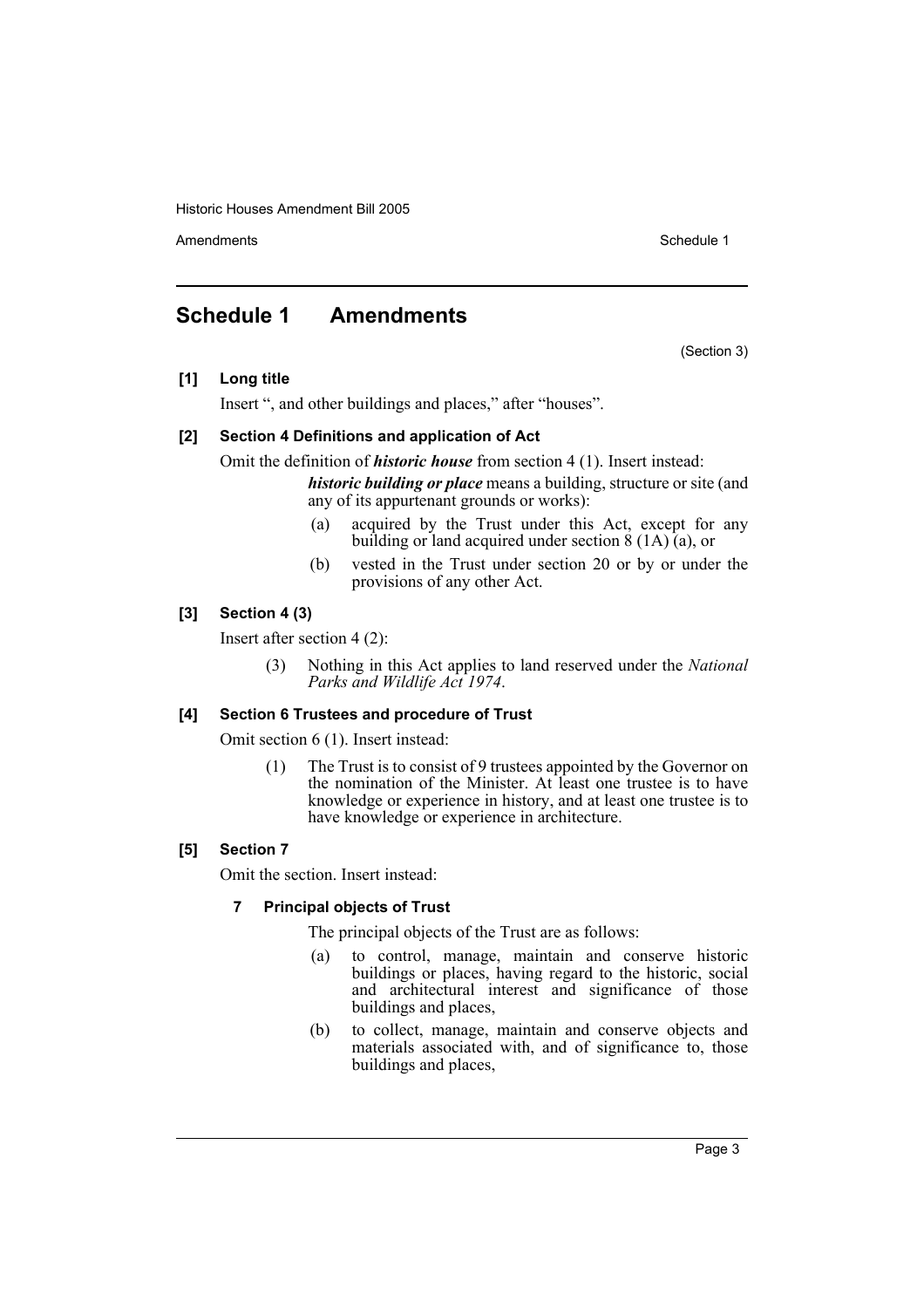Schedule 1 Amendments

- (c) to research and interpret the significance of those buildings, places, objects and materials, having regard to their historic, social and architectural interest and value,
- (d) to provide educational, cultural and professional services (including by way of research, publications, information, public programs and activities) in respect of those buildings, places, objects and materials that, in the opinion of the Trust, will:
	- (i) increase public knowledge and enjoyment of, and access to, those buildings, places, objects and materials, and
	- (ii) promote their place in the heritage of the State.

#### **[6] Section 7A**

Omit the section. Insert instead:

### **7A Acquisition of historic buildings or places**

- (1) The Minister may, if satisfied that a building, structure or site is suitable for control and management by the Trust, authorise in writing the acquisition (either as property of the Trust or otherwise) by the Trust of the building, structure or site along with any of its appurtenant grounds or works.
- (2) The Trust may, in accordance with the Minister's authorisation, purchase, lease or otherwise acquire the building, structure or site and any such grounds or works.

#### **[7] Section 7B Notification of intention to manage property**

Omit the section.

#### **[8] Section 8 Powers of Trust**

Omit "houses or" from section 8 (1) (a). Insert instead "buildings or places and other".

#### **[9] Section 8 (1) (a)**

Omit "in a historic house".

### **[10] Section 8 (1) (b)**

Omit "otherwise than in a historic house".

### **[11] Section 8 (1) (c) and (e)–(h) and (1A) (a) and (b)**

Omit "house" wherever occurring. Insert instead "building or place".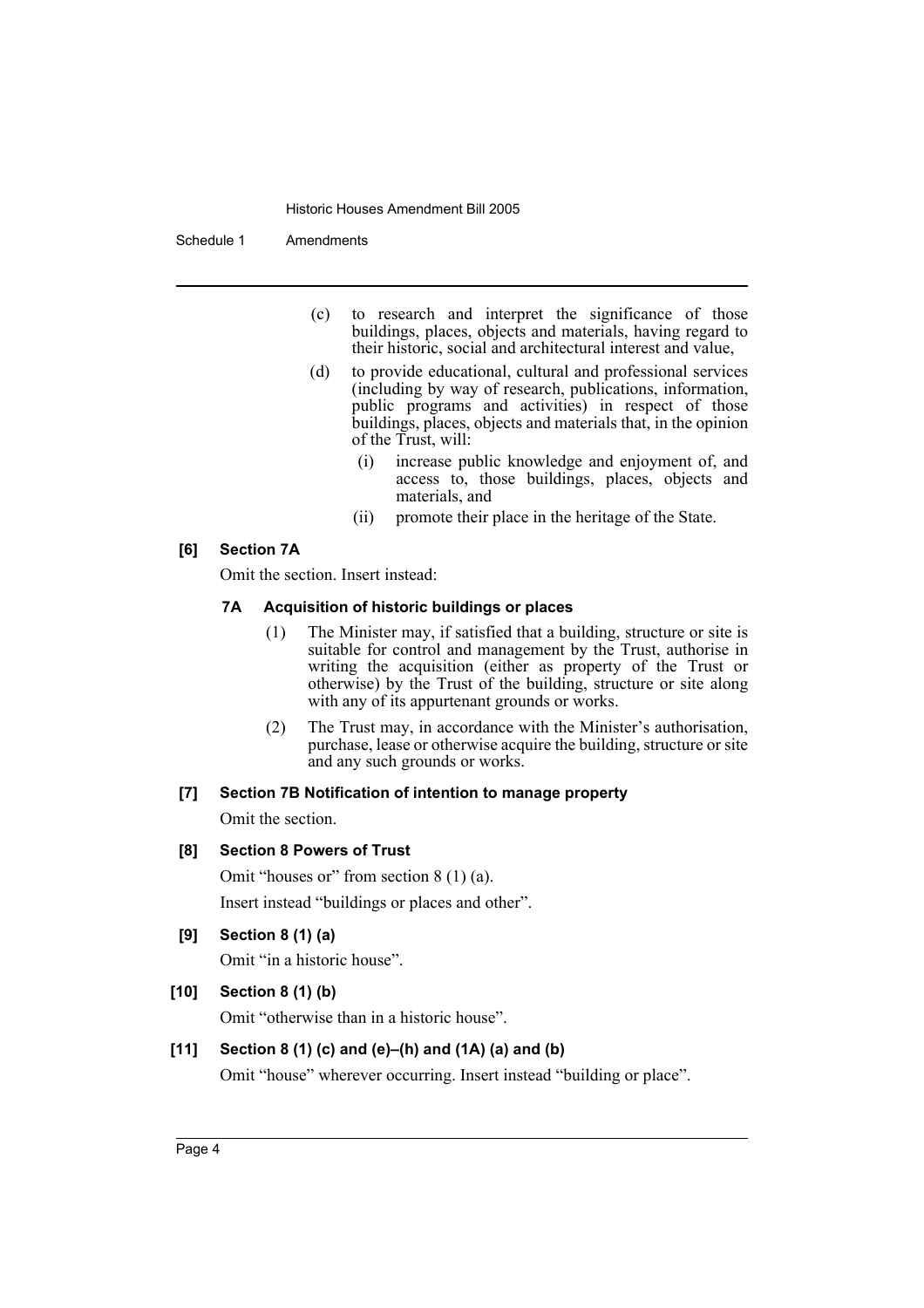Amendments **Schedule 1** and the set of the set of the set of the set of the set of the set of the set of the set of the set of the set of the set of the set of the set of the set of the set of the set of the set of the set

### **[12] Section 8 (1A) (c)**

Omit section 8 (1A) (c) and (d). Insert instead:

(c) undertake such investigation as may be necessary to ascertain the extent to which a building, structure or site may be suitable for control and management by the Trust.

#### **[13] Section 8 (6)**

Omit "*Stamp Duties Act 1920*". Insert instead "*Duties Act 1997*".

## **[14] Section 8 (7)**

Omit ", but may borrow money only in accordance with Part 4".

#### **[15] Section 10**

Omit the section. Insert instead:

#### **10 Alterations to historic buildings or places**

- (1) The Trust may carry out or authorise the carrying out of alterations and improvements to a historic building or place.
- (2) Such alterations and improvements may be carried out or authorised to be carried out only in accordance with a conservation plan (as in force from time to time) applying to the historic building or place.
- (3) The Trust may prepare a conservation plan applying to any one or more historic buildings or places.
- (4) A conservation plan has no effect unless it is approved by the Minister.

#### **[16] Section 11 Dealings with property**

Insert "(being real property)" after "property" in section 11 (2) (a).

#### **[17] Section 11 (2) (a1)**

Insert after section 11 (2) (a):

(a1) where the property (not being real property) was acquired without being subject to a condition—with the approval of the Minister (which may be given in respect of any case or class of cases), or

#### **[18] Section 13 Officers and employees**

Omit "*Public Sector Management Act 1988*". Insert instead "*Public Sector Employment and Management Act 2002*".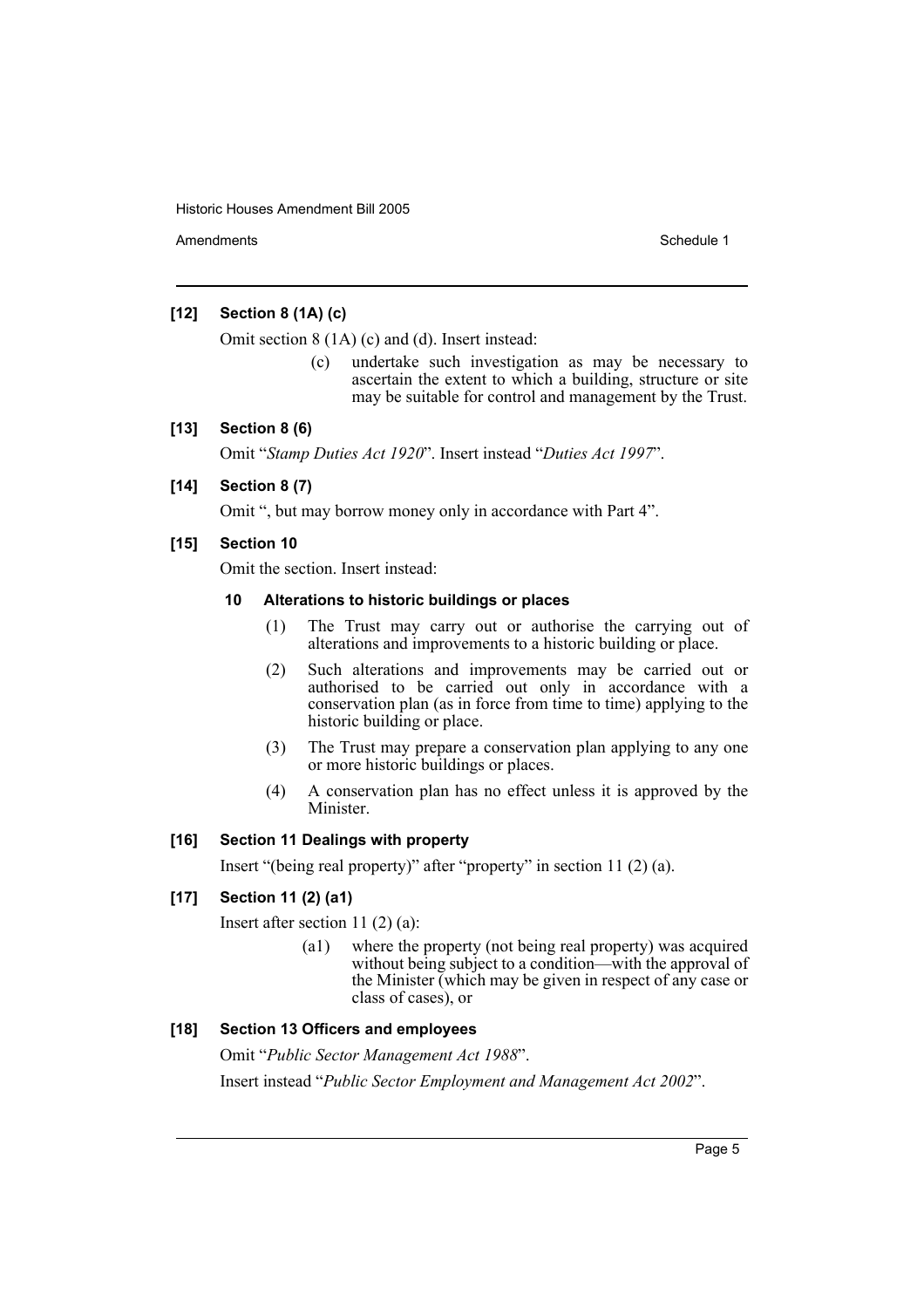Schedule 1 Amendments

#### **[19] Part 4 Finance**

Omit the Part.

### **[20] Section 20 Acquisition of certain real property**

Omit "a building situated on the land" from section 20 (2).

Insert instead "the land (including any building, structure or works on the land)".

**[21] Section 20 (2)**

Omit "house". Insert instead "building or place".

- **[22] Section 22 Annual report** Omit the section.
- **[23] Section 23 Regulations**

Omit "house" from section 23 (1) (c). Insert instead "building or place".

#### **[24] Section 24**

Insert after section 23:

#### **24 Savings, transitional and other provisions**

Schedule 2 has effect.

#### **[25] Schedule 1 Provisions relating to trustees and procedure of the Trust**

Omit clause 4. Insert instead:

**4 Public Sector Employment and Management Act 2002 (Chapter 5 excepted) does not apply to trustee**

> The *Public Sector Employment and Management Act 2002* (Chapter 5 excepted) does not apply to or in respect of the appointment of a trustee and a trustee is not, in his or her capacity as a trustee, subject to that Act during his or her term of office.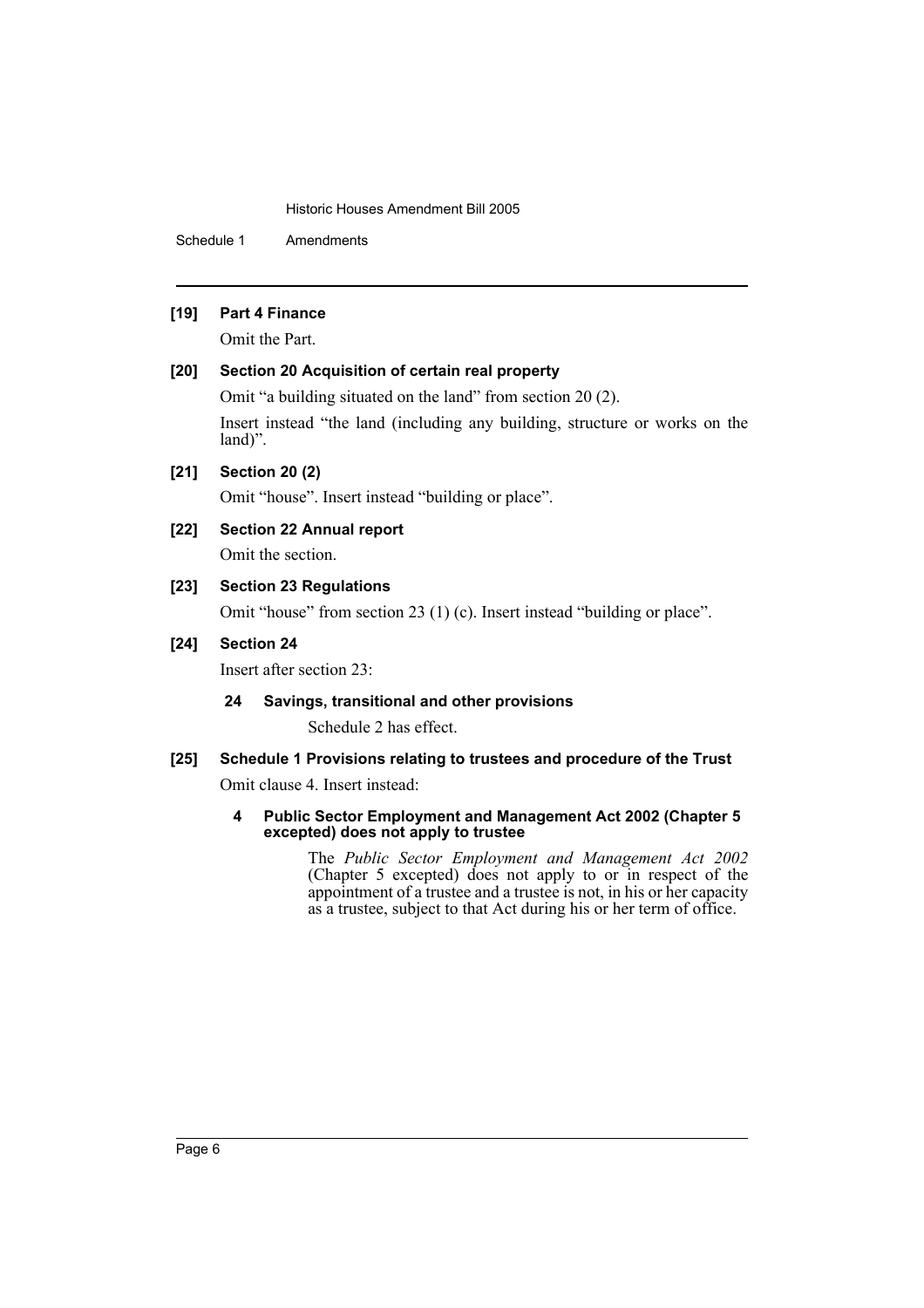Amendments **Schedule 1** and the set of the set of the set of the set of the set of the set of the set of the set of the set of the set of the set of the set of the set of the set of the set of the set of the set of the set

#### **[26] Schedule 2**

Insert after Schedule 1:

# **Schedule 2 Savings, transitional and other provisions**

(Section 24)

# **Part 1 Preliminary**

#### **1 Savings and transitional regulations**

(1) The regulations may contain provisions of a savings or transitional nature consequent on the enactment of the following Acts:

*Historic Houses Amendment Act 2005*

- (2) Any such provision may, if the regulations so provide, take effect from the date of assent to the Act concerned or a later date.
- (3) To the extent to which any such provision takes effect from a date that is earlier than the date of its publication in the Gazette, the provision does not operate so as:
	- (a) to affect in a manner prejudicial to any person (other than the State or an authority of the State), the rights of that person existing before the date of its publication, or
	- (b) to impose liabilities on any person (other than the State or an authority of the State) in respect of any thing done or omitted to be done before the date of its publication.

## **Part 2 Provisions consequent on enactment of Historic Houses Amendment Act 2005**

#### **2 Existing trustees**

The amendment to section 6 of this Act by the *Historic Houses Amendment Act 2005* does not affect the appointment of any trustee holding office immediately before the commencement of that amendment, and any such trustee continues, subject to Schedule 1 to this Act, to hold office for the balance of his or her term of office.